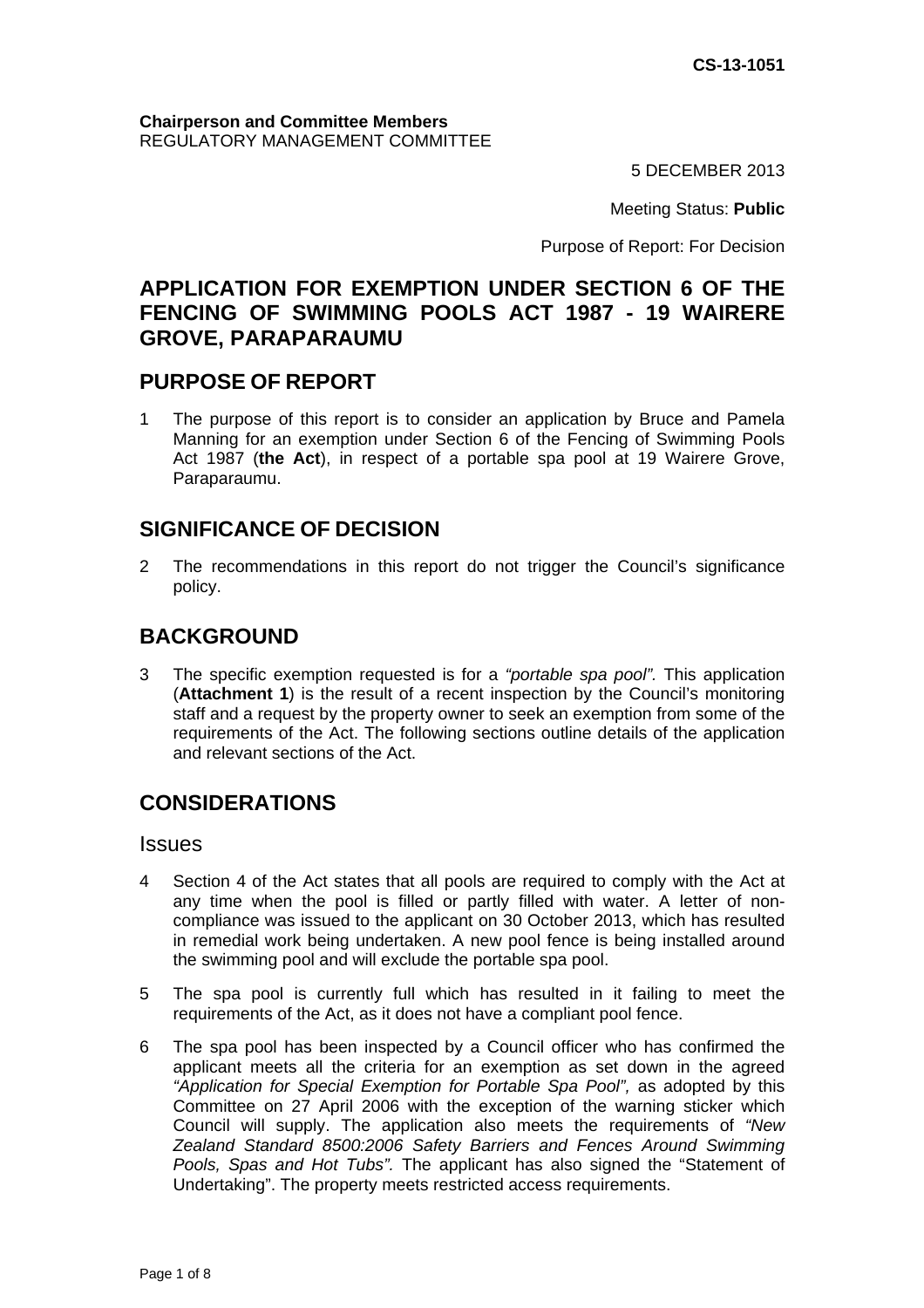7 It is the opinion of the reporting officer that this application could be approved subject to the conditions listed in the "Recommendations" being met because the applicant's proposal would not significantly increase danger to young children. The application is similar to others that the Committee has previously considered and granted, subject to similar conditions.

# **Financial Considerations**

8 There are no financial considerations.

# **Legal Considerations**

- 9 The Committee is required to address the matters as set out in the Act and if it were to grant an exemption the Committee must be satisfied, having regard to the particular characteristics of the property, the pool and any other relevant circumstances, that such an exemption would not significantly increase the danger to young children.
- 10 If the Committee was to grant an exemption under section 6(1) of the Act, then it may impose such other conditions relating to the property or the pool as are reasonable in the circumstances.
- 11 Any exemption granted or condition imposed under this section may be amended or revoked by a territorial authority, by resolution.

#### **Delegation**

12 Under the Governance Structure 2010-2013 Triennium, the Regulatory Management Committee has the delegated authority under Section B.2 7.4.3 to:

*"exercise all of the Council's functions, duties and powers under the Fencing of Swimming Pools Act 1987".* 

## **RECOMMENDATIONS**

- 13 That the Council approve the application for exemption under Section 6 of the Fencing of Swimming Pools Act 1987 and not require a fence to be placed around a portable spa pool at 19 Wairere Grove, Paraparaumu, subject to the following conditions being complied with:
	- The pool has a height of 760mm or greater above ground or deck level and no objects are positioned so as to allow a young child to climb onto the cover; and
	- The property has suitable barriers in place to prevent a child up to the age of six years gaining access from outside the property, and the lockable spa cover meets the set criteria as stated below:
		- o the cover is lockable and able to be kept locked when the pool is not being used or supervised;
		- o the locks cannot be opened or released by a child up to the age of six years;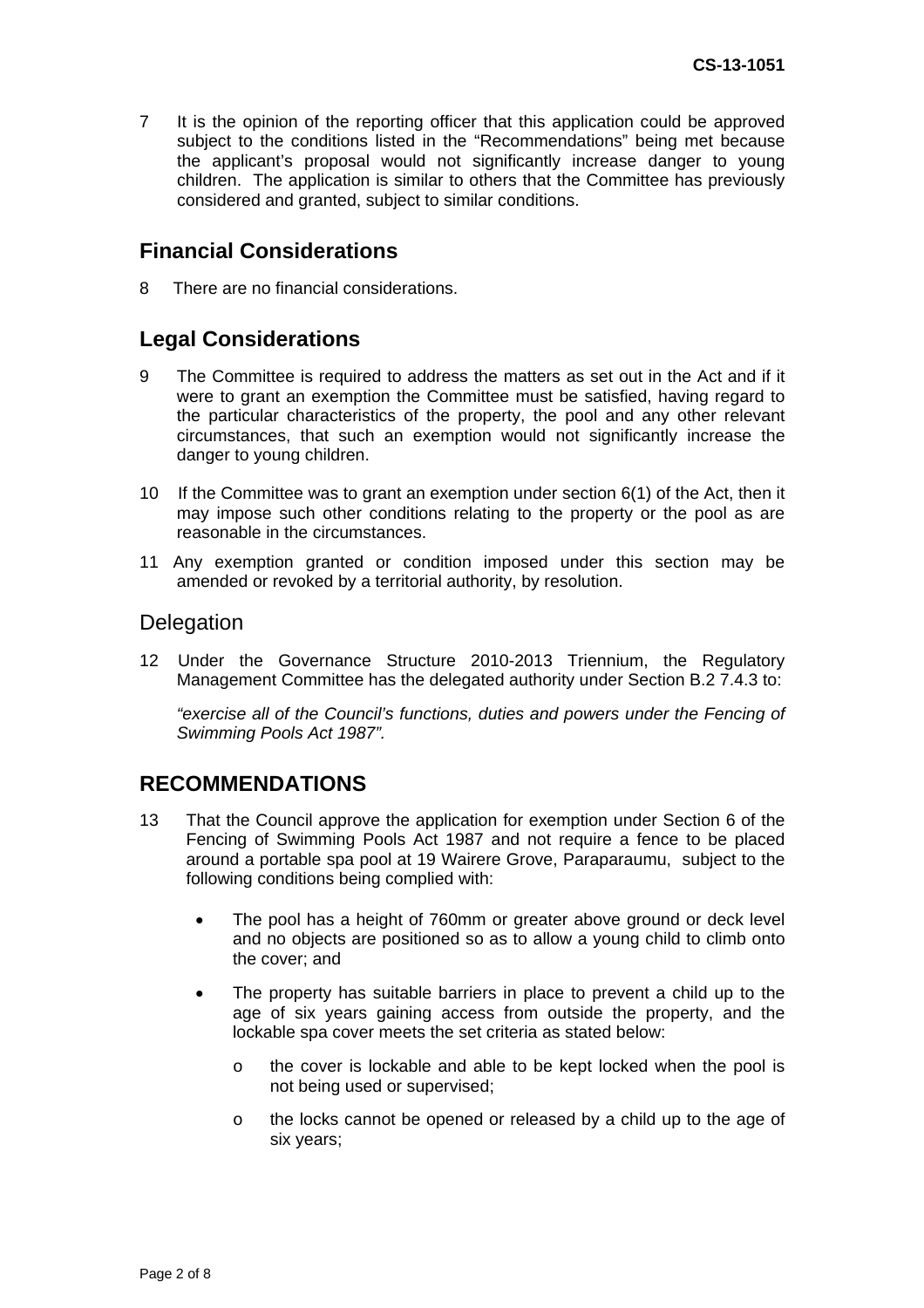- o the cover cannot be lifted more than 100mm above the top of the spa, when locked in place;
- o the cover must be made of material that can withstand the weight of at least 60 kgs to ensure that it would withstand the weight of a child up to six years;
- o the cover must be constructed of a suitable material and not allow water to pond on top of it;
- o the cover and locks must be maintained in a good state of repair; and
- o suitable warning stickers/signs be placed on the cover to advise that it must be locked in place when the pool is not being used or supervised.

Report prepared by: **Approved for submission by:**  $\blacksquare$ 

**Peter Ropata** Tamsin Evans<br>
COMPLIANCE OFFICER GROUP MANAGER **COMPLIANCE OFFICER** 

**COMMUNITY SERVICES** 

**ATTACHMENTS:** 

- **1. The application**
- **2. Non-compliant pool letter**
- **3. Photo**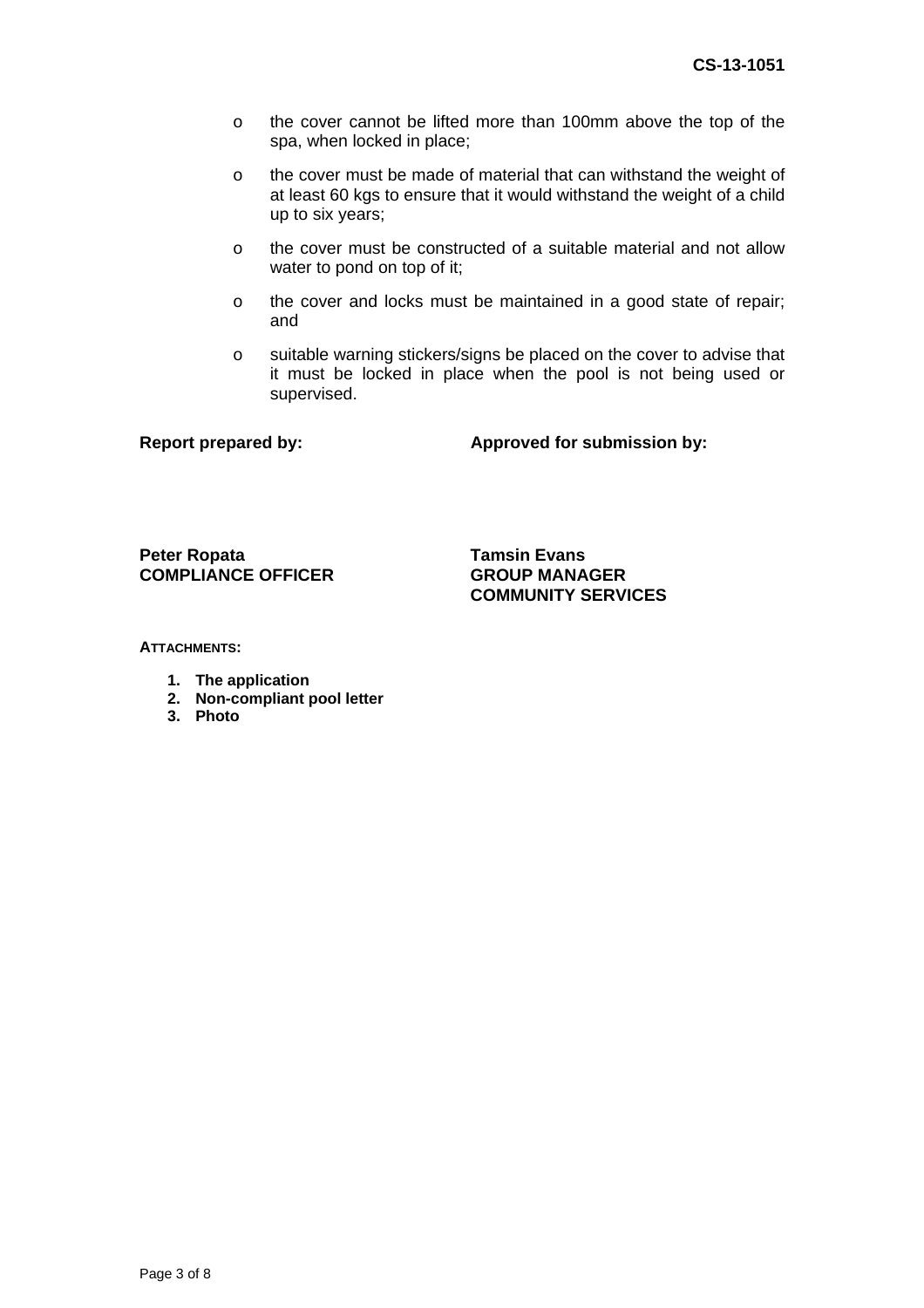### **Attachment 1:**

|    | <b>APPLICATION FORM</b><br><b>SPECIAL EXEMPTION FOR PORTABLE SPA POOL</b><br>UNDER SECTION 6 OF THE FENCING OF SWIMMING POOLS ACT 1987                                                                                                                                                                                                                                                                                                                                                                                                                                                                                                                                                           |
|----|--------------------------------------------------------------------------------------------------------------------------------------------------------------------------------------------------------------------------------------------------------------------------------------------------------------------------------------------------------------------------------------------------------------------------------------------------------------------------------------------------------------------------------------------------------------------------------------------------------------------------------------------------------------------------------------------------|
|    | Application for an exemption for spa pool is made in accordance with the details set out below:                                                                                                                                                                                                                                                                                                                                                                                                                                                                                                                                                                                                  |
| 1. | Physical address of property where spa pool is sited: 19 LOONVERVER C. Alayangan                                                                                                                                                                                                                                                                                                                                                                                                                                                                                                                                                                                                                 |
| 2. | Full name and address of property owner: $\frac{\beta_{y}u_{c}e_{c}}{\beta_{x}u_{c}e_{c}}$                                                                                                                                                                                                                                                                                                                                                                                                                                                                                                                                                                                                       |
|    | 19 Warrere Gr Paraparamme                                                                                                                                                                                                                                                                                                                                                                                                                                                                                                                                                                                                                                                                        |
| 3. | The property is occupied by: $\sqrt{V}$ owner $\Box$ tenant                                                                                                                                                                                                                                                                                                                                                                                                                                                                                                                                                                                                                                      |
| 4. | Contact details of owner                                                                                                                                                                                                                                                                                                                                                                                                                                                                                                                                                                                                                                                                         |
|    | Day time phone contact number: 2986951                                                                                                                                                                                                                                                                                                                                                                                                                                                                                                                                                                                                                                                           |
|    | After hours phone contact number: 2986951                                                                                                                                                                                                                                                                                                                                                                                                                                                                                                                                                                                                                                                        |
|    | Fax number:                                                                                                                                                                                                                                                                                                                                                                                                                                                                                                                                                                                                                                                                                      |
|    |                                                                                                                                                                                                                                                                                                                                                                                                                                                                                                                                                                                                                                                                                                  |
| 5. | This application for exemption relates to a portable spa pool (see overleaf) $\sim$ $\backsim$                                                                                                                                                                                                                                                                                                                                                                                                                                                                                                                                                                                                   |
|    |                                                                                                                                                                                                                                                                                                                                                                                                                                                                                                                                                                                                                                                                                                  |
|    |                                                                                                                                                                                                                                                                                                                                                                                                                                                                                                                                                                                                                                                                                                  |
|    | All the relevant information on this form is required to be provided under the Fencing of Swimming<br>Pools Act for Kapiti Coast District Council to process your application. Under this Act, this information<br>has to be made available to members of the public including business organisations. The information<br>contained in this application may be available to other departments of Council. You have the right to<br>access the personnel information held about you by the Council which can be readily retrieved. You<br>can also request that the Council correct any personal information it holds about you.<br>This application must be accompanied by:<br>• Application Fee |
|    | • A site plan showing the subject of this application (if considered necessary)<br>Photographs showing the spa pool relating to this application                                                                                                                                                                                                                                                                                                                                                                                                                                                                                                                                                 |
|    | FOR OFFICE USE ONLY GL Code                                                                                                                                                                                                                                                                                                                                                                                                                                                                                                                                                                                                                                                                      |
|    | Date Received:<br>Hearing Date:                                                                                                                                                                                                                                                                                                                                                                                                                                                                                                                                                                                                                                                                  |
|    | Exemption:<br>$\Box$ Granted<br>Receipt Number:<br>Declined                                                                                                                                                                                                                                                                                                                                                                                                                                                                                                                                                                                                                                      |
|    | Applicant Notified:                                                                                                                                                                                                                                                                                                                                                                                                                                                                                                                                                                                                                                                                              |
|    | Pool Register updated: Pool Register updated:                                                                                                                                                                                                                                                                                                                                                                                                                                                                                                                                                                                                                                                    |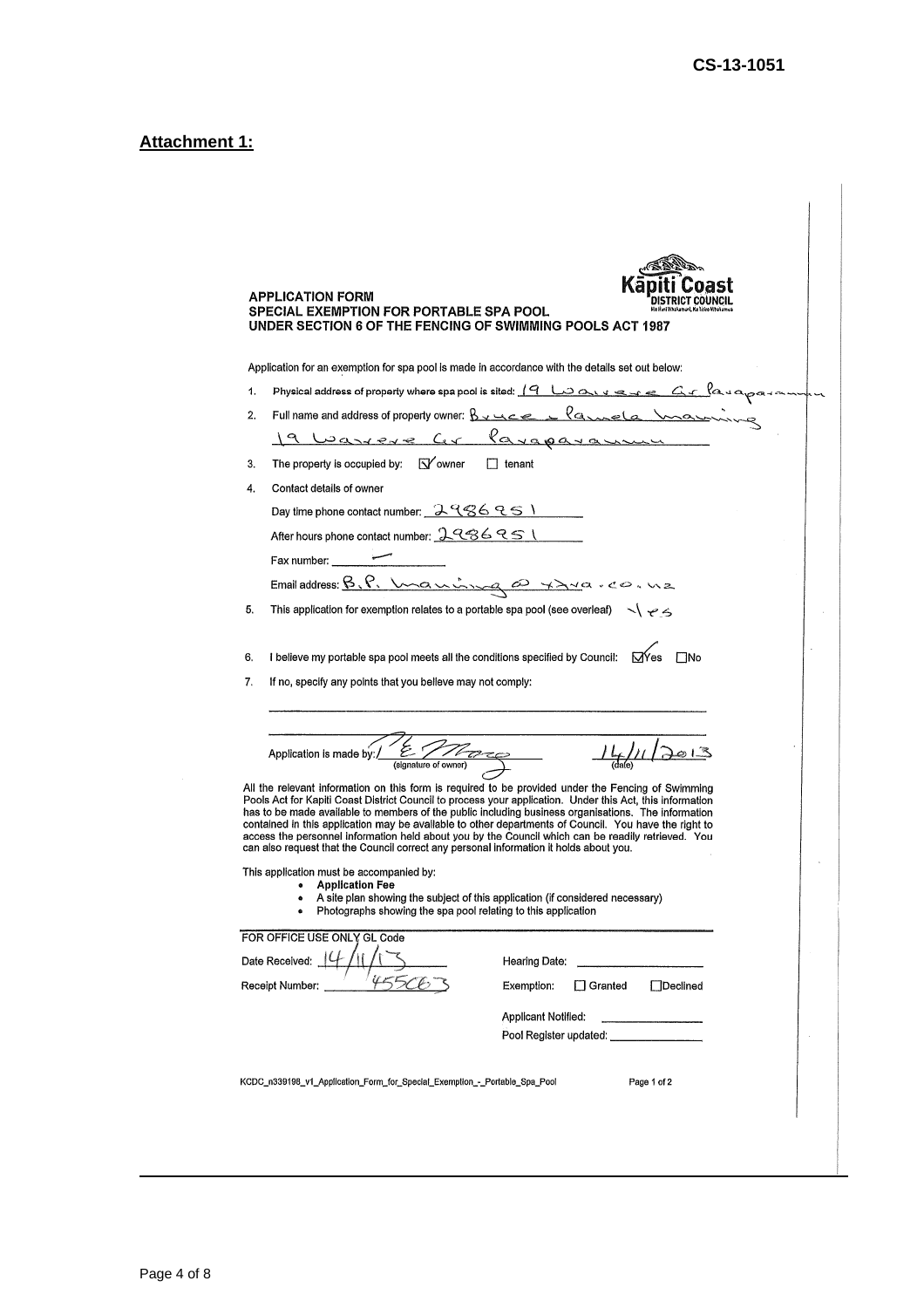Special Exemption for Spa Pool under Section 6 of the Fencing of Swimming Pools Act 1987 can be considered for portable spa pools, where:

- The pool has a height of 760mm or greater above ground or deck level and no objects are<br>positioned so as to allow a young child to climb onto the cover.  $\bullet$
- The property has suitable barriers in place to prevent a child up to the age of six years gaining access from outside the property, and the lockable spa cover meets the set criteria as stated<br>below:
	- ĸ The cover is lockable and able to be kept locked when the pool is not being used or supervised.
	- The locks cannot be opened or released by a child up to the age of six years.  $\blacksquare$
	- **v** The cover cannot be lifted more than 100mm above the top of the spa, when locked in place.
	- The cover must be made of material that can withstand the weight of at least 60kgs to ensure that it will more than take the weight of a child up to six years. j.
	- The cover must e constructed of suitable material so the water will not pond on top of it.  $\mathbf{r}$
	- The cover and locks must be maintained in a good state of repair.
	- That suitable warning stickers/signs be placed on the cover to advise that it must be locked in place when the pool is not being used or supervised.
	- That the property owner/tenant sign a statement of undertaking, taking full responsibility to ensure the above requirements are adhered to.

#### **Statement of Undertaking**

I (insert name)  $Q_{\text{in}}$   $Q_{\text{out}}$  is the constraint of the property detailed<br>in the above application do herby give my undertaking accepting full responsibility to ensure that the<br>condition attached to my application fo  $\ddot{\phantom{1}}$  $I$  (insert name)  $\ell$ a  $\ell$ 

Signed Date:

Witnessed by Name: Signature: Date

KCDC\_n339198\_v1\_Application\_Form\_for\_Special\_Exemption\_-\_Portable\_Spa\_Pool

Page 2 of 2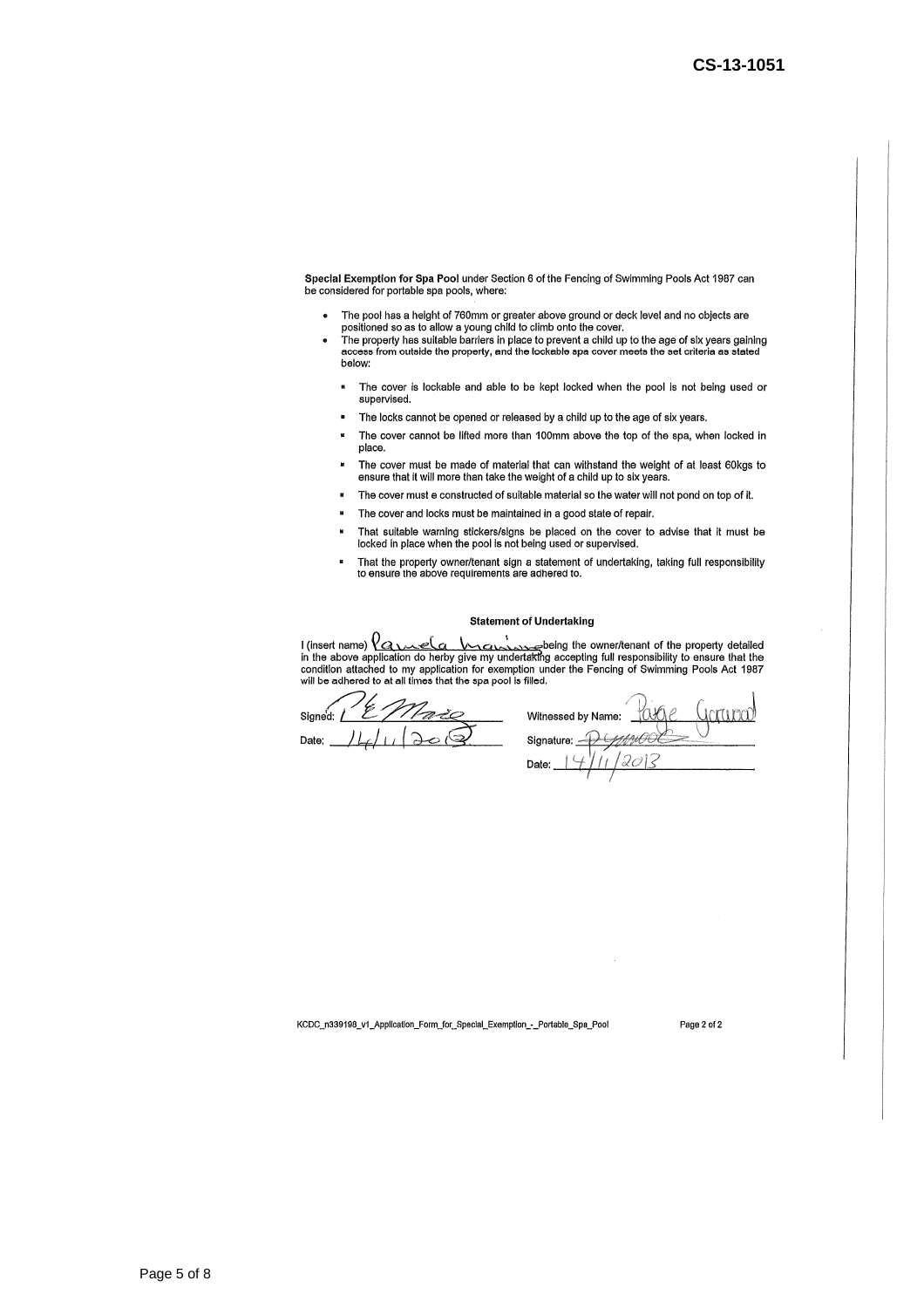#### **Attachment 2:**



30 October 2013

BL&PELManning 19 Wairere Grove PARAPARAUMU 5032

Dear Sir/Madam,

#### NON COMPLIANT SWIMMING AND SPA POOL FENCING - 19 WAIRERE GROVE, PARAPARAUMU

An inspection of the above property by a Council Officer on 29 October 2013, performed for the purposes of determining compliance with the Fencing of Swimming Pools Act 1987 (the Act), identified that the swimming and spa pools were not fenced in accordance with the Act, including the exemption granted to you under section 6 of the Act.

The swimming and spa pool fencing fails to comply with the Act and exemption in the following areas:

- The spaces in the trellis fencing are greater than 10mm at the widest part (climbable),  $\bullet$ within 1.2m in height above ground level (measured at 90-100mm).
- Both the wire mesh and wooden gates do not self-close and self-latch when released after being held stationary and 150mm from the closed position, and both gates can open inwards into the immediate pool area. The wire mesh gate has no latch mechanism.

Please note that chaining the gate closed with a d-clip or even a padlock is not an acceptable method of compliance. The gate must either comply with the Act, or be permanently fixed shut.

- The spaces in the wire mesh on the gate are greater than 10mm at the widest part (climbable), within 1.2m in height above ground level (measured at 75mm).
- The space between the wire mesh gate and the fence exceeds 100mm within 1.2m in height above ground.
- The fence on the neighbouring side contains rails that are accessible for climbing from the outside of the fence, and are less than 900mm apart.

A potential remedy is to install a 60 degree angled wooden 'fillet' along the length of the middle rail to render it non-climbable.

The windows opening into the pool area are less than 1.2m in height above the wooden window frame/sill, and open greater than 100mm. A restrictor will need to be fitted to these windows.

.<br><u>195 Phone Pasit Paranaraumu 5032. L'Private Ban 60 601. Paranaraumu 5254. L'It 04 296 4700. Et 04 296 4830. L</u>'V

The sliding door does not self-latch.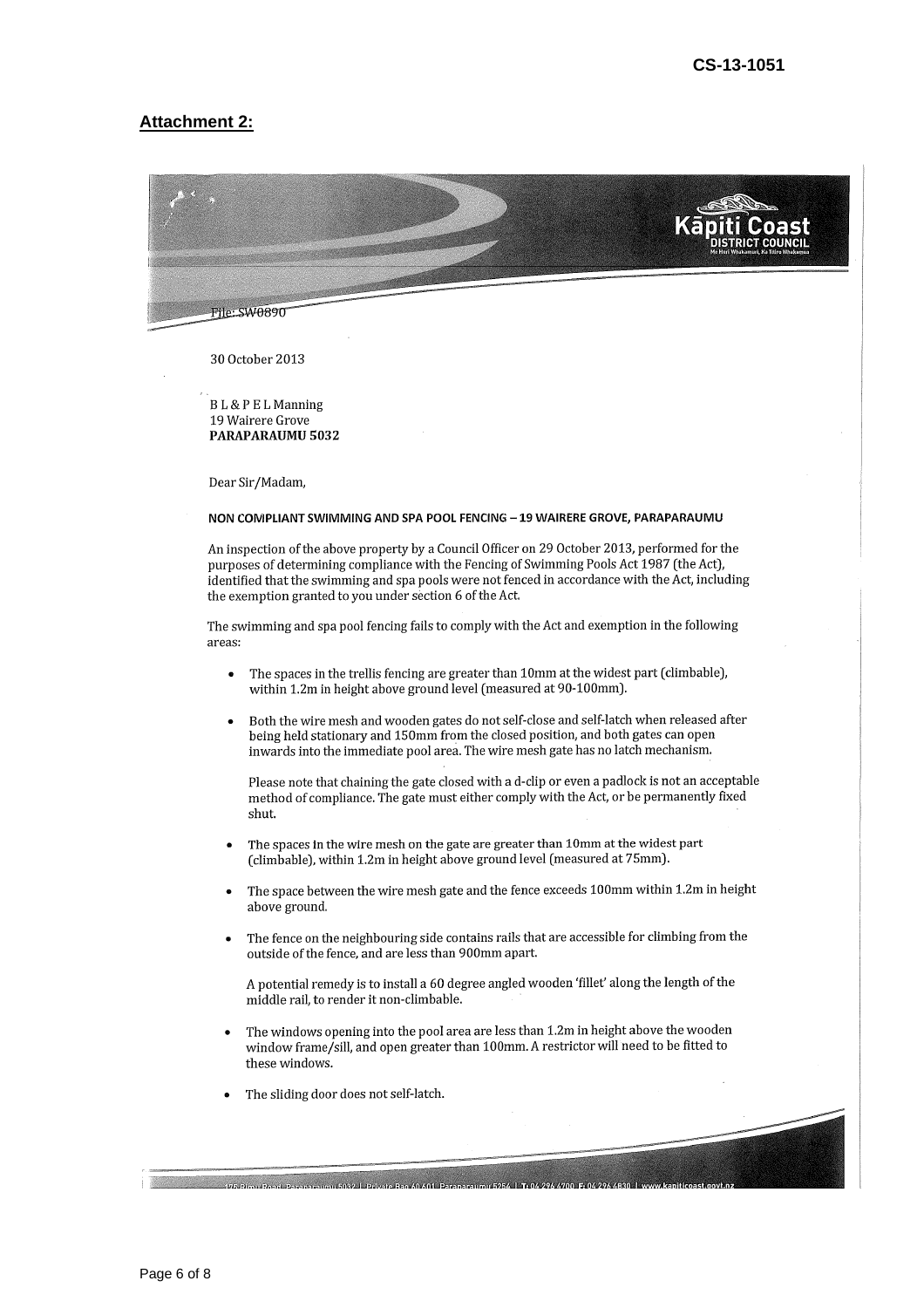I have enclosed a copy of the Schedule to the Act, which specifies the technical requirements for compliance, for your reference.

Please ensure the compliance work is undertaken by 27 November 2013. Please contact me before this date to arrange a re-inspection.

Alternatively, the pool may be made exempt from the requirements of the Act by being emptied to below 400mm in depth.

l,

If you have any questions, you may contact me on (04) 296 4706.

Yours faithfully

 $\sim$   $\alpha$ 

 $\mathcal{A}$  $\overline{a}$ 

 $\begin{picture}(20,20) \put(0,0){\line(1,0){10}} \put(15,0){\line(1,0){10}} \put(15,0){\line(1,0){10}} \put(15,0){\line(1,0){10}} \put(15,0){\line(1,0){10}} \put(15,0){\line(1,0){10}} \put(15,0){\line(1,0){10}} \put(15,0){\line(1,0){10}} \put(15,0){\line(1,0){10}} \put(15,0){\line(1,0){10}} \put(15,0){\line(1,0){10}} \put(15,0){\line(1$ 

Rhys Sanson Compliance Officer KAPITI COAST DISTRICT COUNCIL